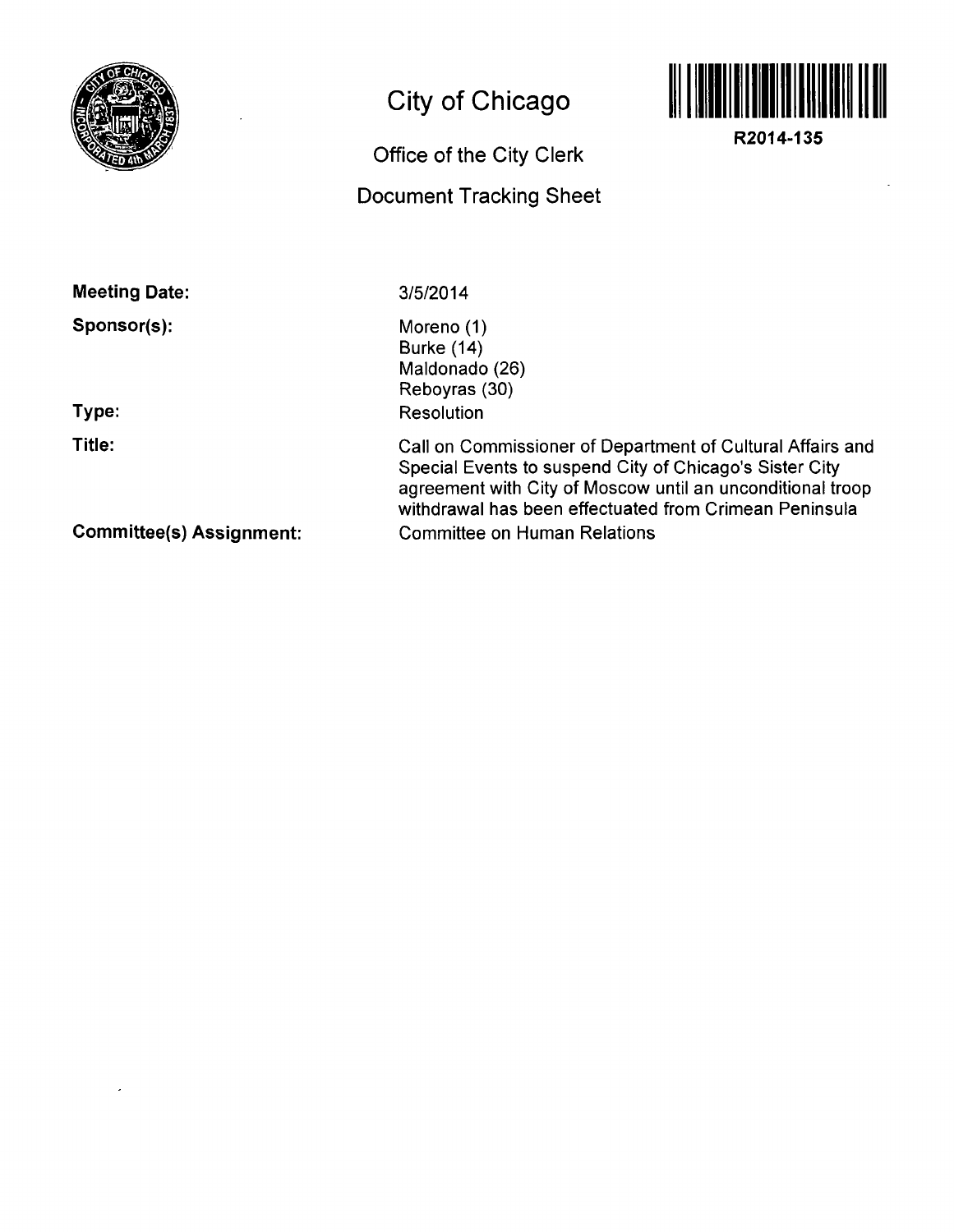Committee on Human Relations

## **RESOLUTIO N**

- 352

WHEREAS, on August 24, 1991 Ukraine proclaimed independence from the Soviet Union, and its people followed in voting for this independence in a democratic referendum in unheard of numbers; and

WHEREAS, large numbers of Americans of Ukrainian descent are residents of Chicago, who have preserved the traditions of their ancestral homeland, and have strived for its continued independence; and

WHEREAS, Ukraine's Crimean peninsula has become the focus of one of the most alarming confrontations between Russia and the West since the fall of the Soviet Union; and

WHEREAS, Russia's parliament has approved a request by Russian President Vladimir Putin to use Russian forces across Ukraine, causing Ukraine's acting President Olexander Turchynov to place Ukraine's army on full alert; and

WHEREAS, Russia's Black Sea fleet is based on the peninsula at the Ukrainian port city of Sevastopol and Russian forces and pro-Russian activists have mobilized throughout the region, surrounding official buildings and military bases; and

WHEREAS, Russia has yet to explain the intentions of the Russian government regarding its recent increased military presence and escalating military activity in the Crimean peninsula; and

WHEREAS, leaders from around the world, including U.S. President Barack Obama and U.S. Secretary of State John Kerry have expressed alarm over the Russian deployment and have called for a de-escalation of tension through the withdrawal of troops from the Crimean peninsula; and

WHEREAS, Former Mayor Richard M. Daley established by Executive Order 90-1 the Chicago Sister Cities Intemational Program on February 28, 1990; and

WHEREAS, Moscow and Chicago have a relationship due to their part in the Chicago Sister Cities Intemational Program, under the auspices of the Department of Cultural Affairs and Special Events; the program provides leadership to develop, manage and coordinate comprehensive exchanges with Chicago, and aims to increase intemational trade, economic development, promotion of exchanges of culture, education, medicine, environment, technology and social service opportunities with its sister cities for the benefit of the City of Chicago, its residents and businesses; and

BE IT RESOLVED, that we, the Mayor and the Members of the City Council of the City of Chicago, do hereby stand in alliance with the many Chicago residents of Ukrainian descent and the world's leaders urging a peacefiil end to the recent Russian aggression; and